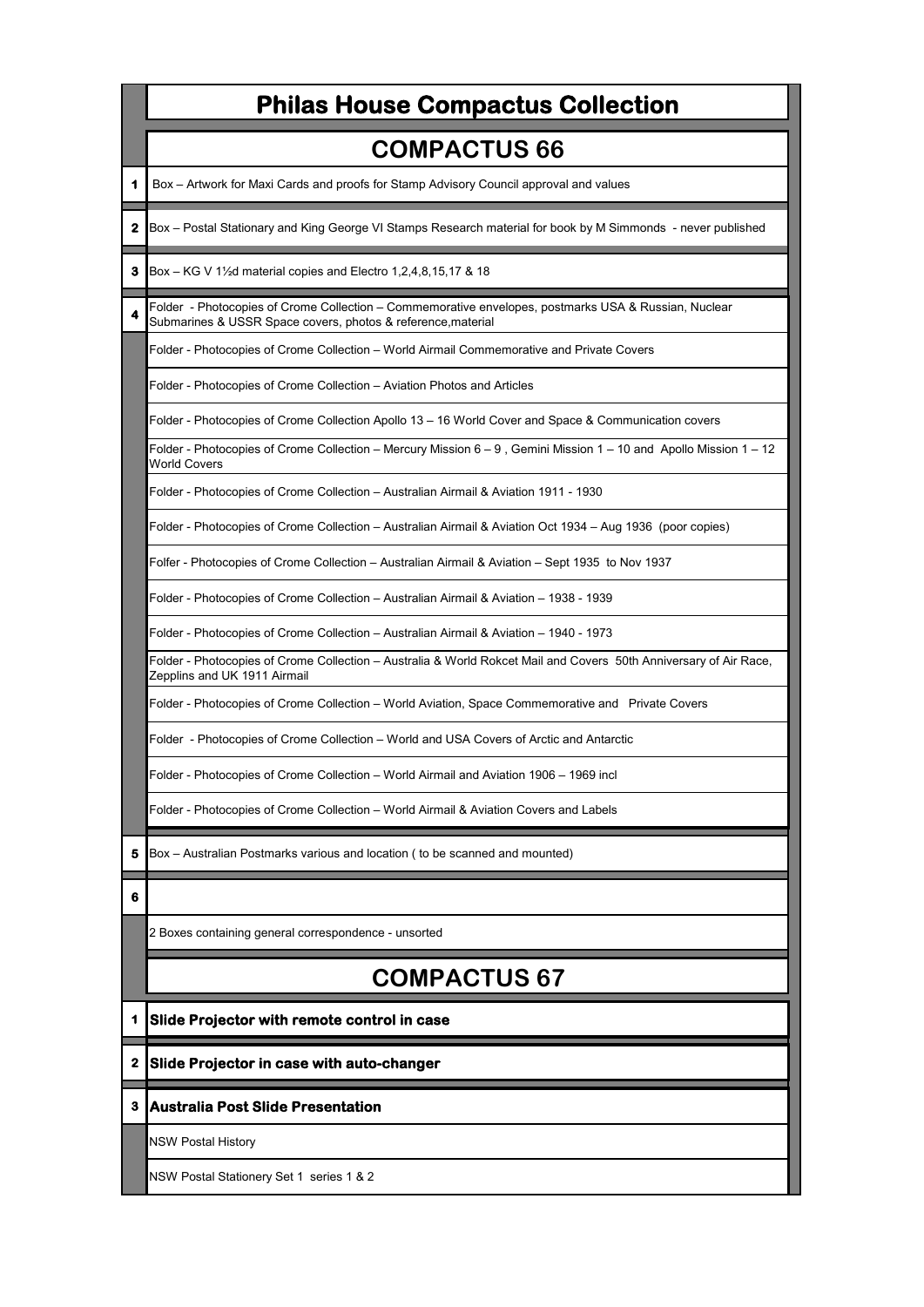|                 | <b>Philas House Compactus Collection</b>                                        |
|-----------------|---------------------------------------------------------------------------------|
|                 | NSW Postal Stationery Set 2 Series 1 & 2                                        |
|                 |                                                                                 |
| 5               | Australia Post Slide presentation on stamp collecting                           |
|                 | Untitled Stamp Collecting Slides 1 - 32                                         |
|                 | A Pretty Sticky Story Slides 1 - 39                                             |
|                 | Stamps you can't lick them for fun Slides 2 - 51                                |
|                 | 8 East Steps to Stamp Collecting Slides 1 - 32 + folder                         |
|                 | Get Stuck into Stamps Slides 1 - 25                                             |
|                 | What is so good about Stamps Slides 1 - 25                                      |
|                 | Audio Cassette - 8 East Steps to Stamp Collecting - 20 Mins + folder            |
|                 | Audio Cassette - The 1982 Stamp Champ Show - 13 Mins                            |
|                 | Audio Cassette - National Stamp Week 1981 - 20 Mins                             |
|                 | Audio Cassette - Pennyquick Q Post '83 Stamp Champ Show - 13 Mins               |
|                 | Slides & Audio cassette "Where do stamps come from" 1 - 46                      |
|                 |                                                                                 |
| 6               | Sketch - O - graph                                                              |
|                 |                                                                                 |
| 7               | Photos of Old Post Offices in Box - see also collection in Philas Safe          |
|                 |                                                                                 |
| 8               | KG V slides and photographs of plates and variations - in box                   |
|                 |                                                                                 |
| 9               | <b>Inventory of Philatelic Slides and KGV - in case</b>                         |
|                 |                                                                                 |
| 10 <sub>l</sub> | <b>Slides of Abramovich Collection &amp; Australia Post Archives</b>            |
|                 | Photographs by Nigel Pailthorpe                                                 |
|                 | Box 1 - Kangaroos CB 1/2d and 1d                                                |
|                 | Box 2 - Kangaroos CB 2d, 2 1/2d, 3d, 4d, 5d, 6d                                 |
|                 | Box 3 - Kangaroos CB 9d, 1/-, 2/-, 5/-, 10/- & covers                           |
|                 | Box 4 – Kangaroos CB 1/2d & 1d Monograms and Imprints + 2/- C of A Cooke Plates |
|                 | Box 5 -                                                                         |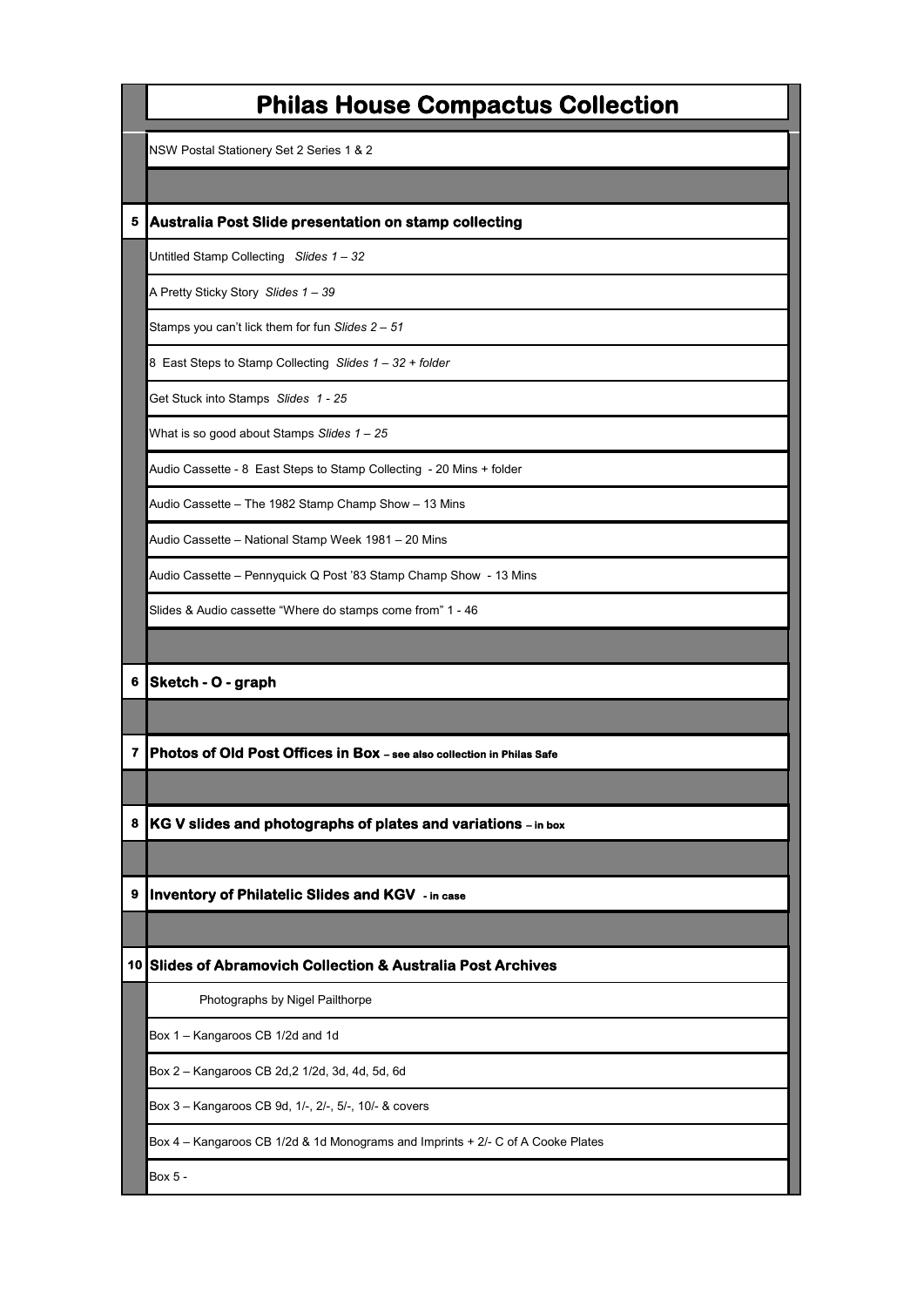Box 6 – Kangaroos 1/2 d to £2 all watermarks

Box 7 – Kangaroos 2d Grey – 3 plates and 1/- green sideways watermarks

Box 8 – Kangaroos 2/- to £2 small and multi watermarks

Box 9 – Postal Stationery

Box 10 – Australia Post Archives – KG V 4½d, 1½d, Lyre 1/-, Roos £1 OS, £2,10/-OS,£1,

KG VI 2d, 1d, Essays

Box 11 – Australia Post Archives –Roos £1 OS, Lyre 1/-, Roos £1, KG V 4½d, 1/4, Roo 5/-

Cattle 5/-

Box 12 -

Box 13 -

Box 14-

Box 15a - KG V 1d various dies and re-entries

Box 15b - KG V 1d re-entries, plate Nos, dies, Roos Essays and reference material and

proofs + stamp engaving and printing

Box 16 - KG V 1d, 1½d, 2d, 3d, 4d, 5d,  $\frac{1}{4}$ , 150<sup>th</sup> Anniversary Commemoratives and re-

entries, Essays various, and re-entries KG V , KG VI and QE II

Box 17 – KG V 1d various dies, 1913 Roos first watermark series, Roos C of A series, flaws,

re-entries and retouches

Box 18-

Box 19-

Box 20 - Empty

Box 21 – Essays of various Australian States and printing processes and examples of

printing

Box 22 - KG V 1d, Roos 6d, Kookaburra 3d

Box 23 – Robes, Arms, Navigators, KG V 1d – ¼, Paintings, Possum and QE II various

Box 24 – Kookaburra 4d, QE II Jubilee pack, Metric Conversion, Volume

Box 25 – Sydney Cove, SA Centenary, Tasmanian Cable, KG V Jubilee, KG V re-entries,

Macarthur, Anzac, 1932 KG VI 6d,1/-, 1/6, Airmail, Harbour Bridge, Victoria

Centenary, Canberra, WA Centenary, Sturt Centenary, Kingsford Smith

Box 26 – 1982 Chinese Exhibition Panels exhibited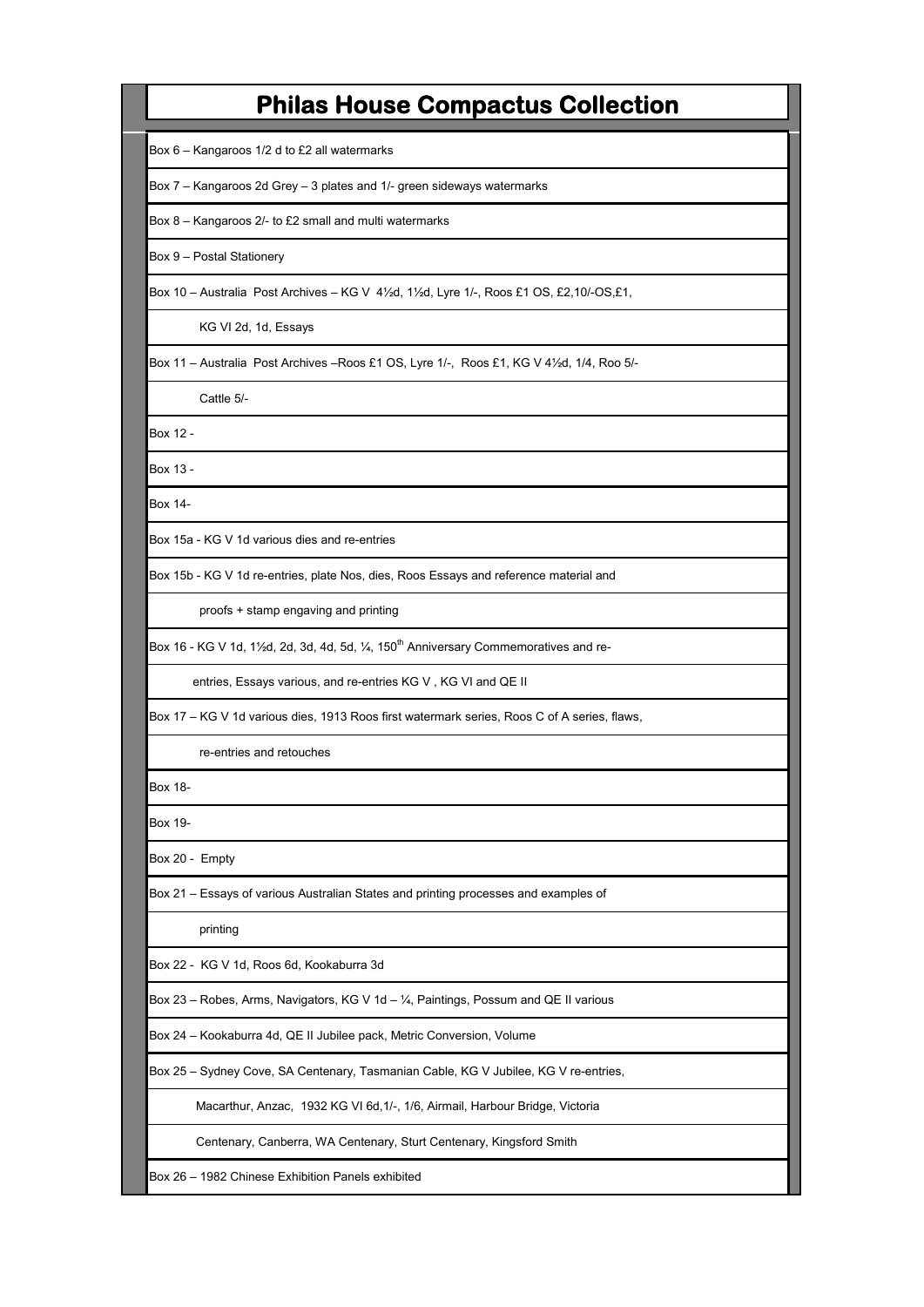Box 27 – 1982 China Touring

Box 28 – QE II issues, Christmas 77, Commemoratives Various, KG V 1d red, Photogravure

process, Gambon printing press, Australian Gemstones issue

Box 29 – Empty

Box 30 – KG V 4½d Opt 5d. 2d Scarlet Dies & flaws, 2d Die III, Die II, upper and lower

plates right side and left side, 2d Red Brown Die II upper and lower plates right side

and left side

Box 31 – KG V 1½d Die II C of A, Roos 1½d Brown Multi Watermarks and Damaged Plates

Box 32 - KG V 1½d Booklet , drafts, essays and sheets

Box 33 – KG V 3d, 4d various colours, 4½d, ¼, 1d pale red & booklet, 1d Violet, 1½d imperf

1927 Canberra, Sturt Imperf, '31 Kingsford Smith Opt, 1932 Harbour Bridge

forgeries, 1914 Kookaburra, 1928 Kookaburra and mini sheets

Box 34 – Dr Gordon Wood Collection – KG V 1½d, Mullett & Ash plates, Mullett perf

variations, Mullett & Ash imprints, faulty perfs & printer's blobs

Box 35 -

Box 36 – KG V 1d, 1½d, OPTs, Inverted Wmks, Colours, Roos 1st Wmk 2d – 5/- + £2

Box 37 - Dr Gordon Wood Collection – KG V 1½d various rows from plate 1

Box 38 - Dr Gordon Wood Collection – KG V 1½d, Ash plates 1 & 2 & later plates & OPTs,

Plate 11 & OS, corrections & faults, various plates Mullett, C Marks, TLC & Crown

Box 39 - Dr Gordon Wood Collection – KG V 1½d various plates, flaws, OPTs and perfs for

Mullett, Ash , TLC & C Marks

Box 40 - Dr Gordon Wood Collection – KG V 1½d, various rows, perfs & plates from late

Ash, Mullett, c Marks & TLC

Box 41 - Dr Gordon Wood Collection – KG V 1½d, Ash early & late plates,, Mullett various

sheets & perfs also flaws & corrections

Box 41a - Dr Gordon Wood Collection – KG V 1½d, Ash & Mullett various plates blocks &

perfs

Box 42 - Dr Gordon Wood Collection – KG V 1½d, Ash early & late plates,, Mullett various

sheets & perfs also flaws & corrections

Box 43 - Dr Gordon Wood Collection – KG V 1½d, Ash early & late plates,, Mullett various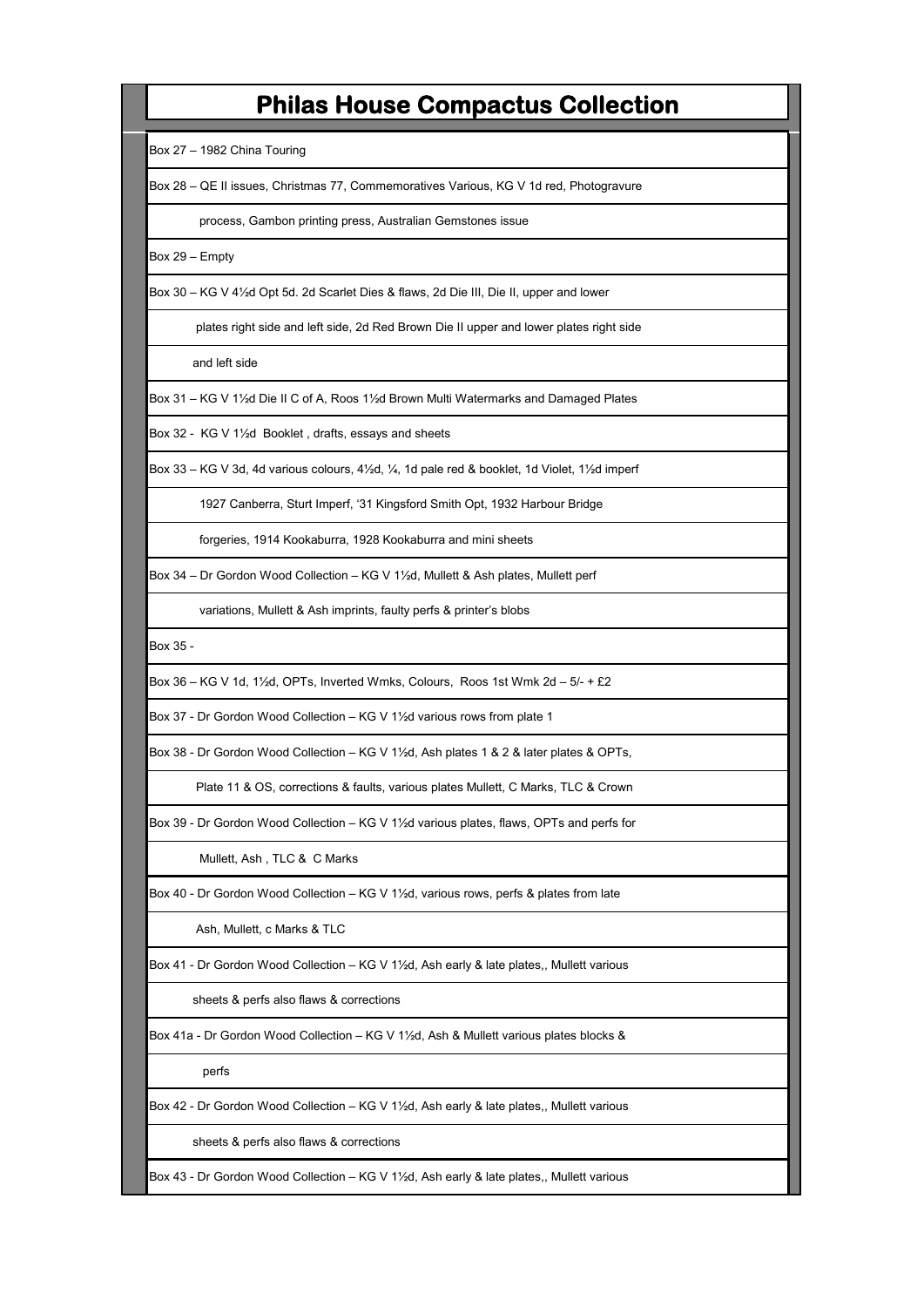sheets & perfs also flaws, corrections & void corners

Box 44 - Dr Gordon Wood Collection – KG V 1½d OPT 2d, Ash plates 3 & 4 various rows &

NSW postage dues

Box 45 - Dr Gordon Wood Collection – KG V 1½d various plates, flaws, OPTs and perfs for

Mullett, Ash , TLC & C Marks

Box 46 - Dr Gordon Wood Collection – KG V 1½d re-entries Mullett, Ash & McN various

plates and stages

Box 47 - - Dr Gordon Wood Collection – KG V 1½d re-entries Mullett, Ash & McN various

plates and stages & flaws

Box 48 - Dr Gordon Wood Collection – KG V 1½d various plates , perfs and OPTs 'OS' for

Mullett, Ash, C Marks and TLC plates

Box 49 - Dr Gordon Wood Collection – KG V 1½d various plates , perfs and OPTs 'OS' and

flaws for Mullett, Ash, McN plates

Box 50 -- Dr Gordon Wood Collection – KG V 1½d various plates , perfs and OPTs '2d' and 'OS', shades & flaws for Mullett, Ash, McN plates

Box 51 - Empty

Box 52 – Tray 1 – KG V 5d colours & shades, 4d colours & shades, 3d, 2d, 1½d, 1d

Tray 2 – KG V 1d shades, watermarks, plates & flaws

Box 53 - Slides from China Tour 1982

Box 54 – Slides from China Tour 1982

Bo0x  $55 -$  Tray 1 – Empty

Tray 2 – Roos £1, plates & OPT "OS",3d plates, Lyre 1/-, Kookaburra 6d, KG V

5d, 4d yellow, 2d, 1½d, 1d plates, rows, block & varieties

Box 56 – Tray 1 – KG V 1/4, plates & colour variations

Tray 2 – Roos 1d various essays (Thistle, Shearsby, Like, Whitehead etc , Colour

variations, OS perfs, & reference

Box 57 – Empty

Box 58 - Various Stamp Exhibition Photographs & Philas Launch Luncheon 1988

Folder – Index of slide library contents

Mounted pages – China 1982 Exhibition photographs

Box 59 – 5 boxes of replacement glass slides(unmounted), Frank Adamik photos &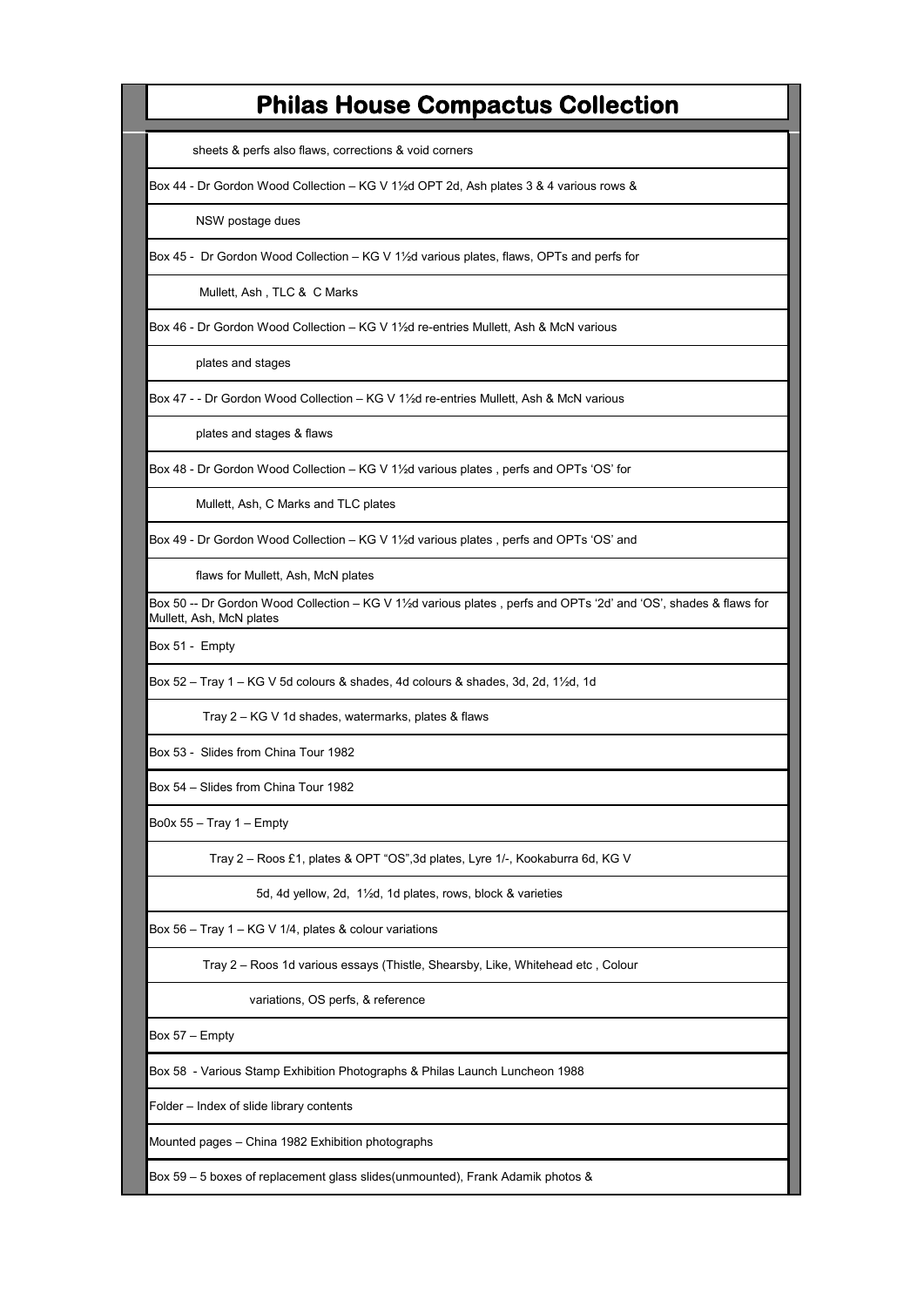transparencies of Old Post Offices, 20 Commemorative Post Cards (no stamps)

Box 60 – Individual slide boxes – KG VI 1942 definitive, Navigators, Old Post Offices,

Unmounted with slides, 1d Red varieties and cross references (3 boxes), Unsorted

Roos, KG V & KG VI (4 boxes), unmounted transparencies

Box 61 – Individual slide boxes – Fluorescent samples, Canberra Views, Exhibition, Misc

KG V,

China Views & transparencies of NZ 1d Universal

Box 62 – 5 boxes of slides containing KG VI various issues including Arms – colour &

perf variations, re-entries & flaws

Box 63 – KG V 1d & 2d various & flaws, Roos 2½d & 2d duplicates (buckmans) Harbour

Bridge & Commemorative display and Maxi Cards

Hanimex Slide Viewer – no batteries

Konica spare slide trays and box

Box - Australia – Stamp promotional photos

Box – South Pacific – Stamp promotional photos incl – Samoa, Fiji, PNG, Christmas, Norfolk

and Cook

Box - Australia and miscellaneous private scans & miscellaneous reference material

Folder – Photos of material from Record Book of the Government Printing Office –

originals now housed in the Powerhouse Museum

Folder – NSW Government Printers & Inspector of Stamps – B Hancock & R Peck

Folder – Revenue Stamps of NSW – R Peck

Folder – Photocopies and Photos of contents of the GPO safe 1989 - Stamp Printing and

processing machines

Box – Powerhouse collection slides of various collections including – Printing and Machinery

1911 Essays, 1851 De La Rue Collection, World Airmail, Vickery Collection and 2

boxes of general stamps

**11 Box - Discovering the World of Stamps – Slide Albums with Audio**

1 – Stamp Albums 7 - Watermarks

2 – Soaking Off 8 - Catalogues

3 - Tweezers, Hinges and Magnifiers  $9 -$  Circuit Books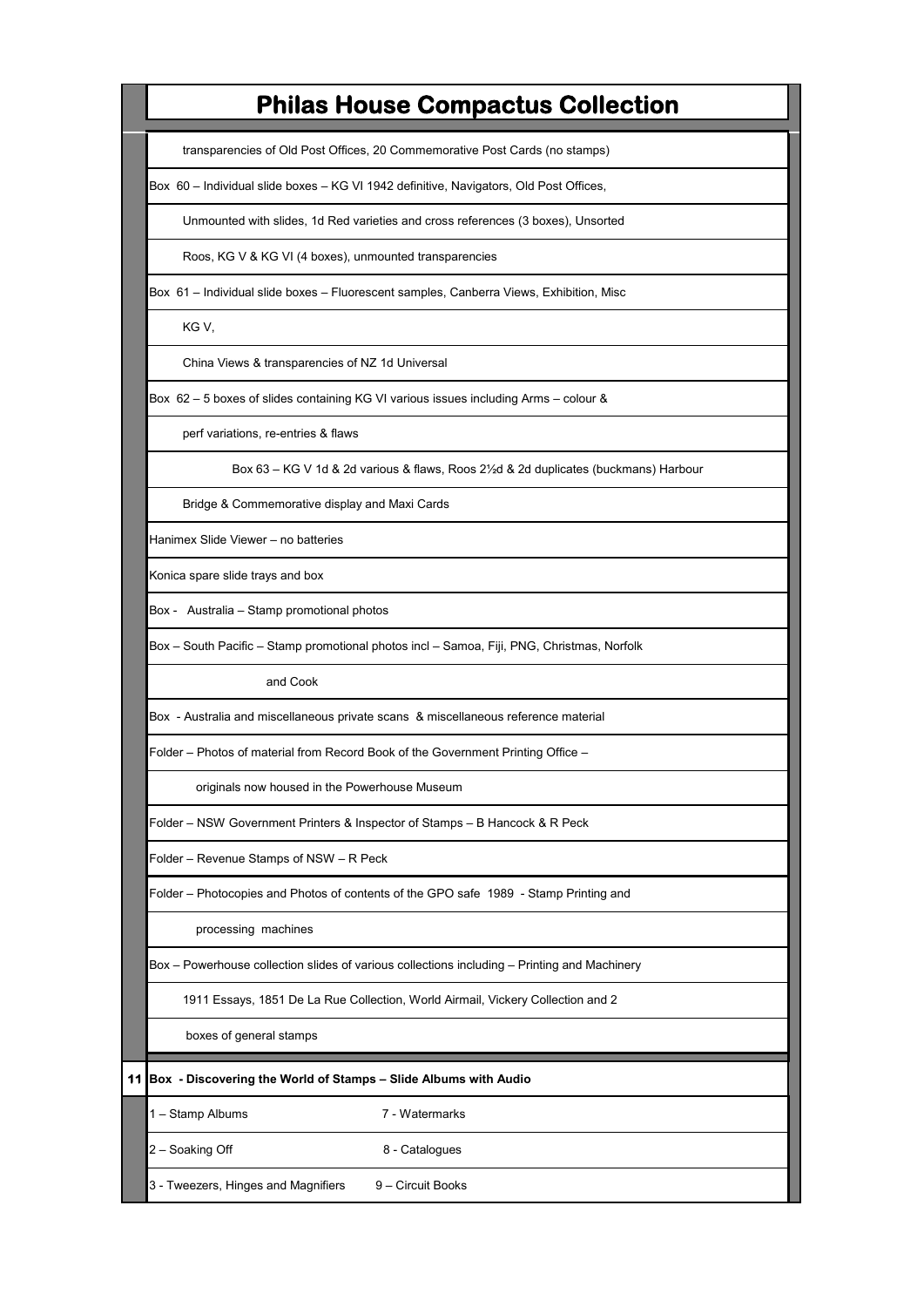| <b>Philas House Compactus Collection</b>                                                                                                                                                               |
|--------------------------------------------------------------------------------------------------------------------------------------------------------------------------------------------------------|
| 4 – Albums<br>10 - Display Material                                                                                                                                                                    |
| 5 - Mounting Stamps                                                                                                                                                                                    |
| 6 - Perforations                                                                                                                                                                                       |
| 12 Stamp Curiosities - donated by RM Knight Blackheath (5 slide boxes) includes catalogue for boxes 1 - 3                                                                                              |
| Box 1 – Errors in design, cribbed designs, hidden faces, disputed territories, oddities in design, symbolic stamps,<br>japanese myths, stamps of interest                                              |
| <b>Box 2</b> – Symbolic designs, absurdities, national compliments, political propaganda, ghost stamps, clever designs,<br>disputed territories, errors in design, chinese myths, miscellaneous.       |
| Box 3 – Errors, ghost stamps, oddities, symbolic designs, unusual designs, dilemmas, disputed territories, japanese<br>art, private posts, forgeries, miscellaneous, shrinking empire, british essays. |
| <b>Box 4</b> – Story of first stamp, early cancellations, pre-stamped postal history, competing entries, final stages, mulready<br>covers                                                              |
| <b>Box 5</b> - Printing methods, perforations, postmarks watermarks                                                                                                                                    |
| 13 Maps in Folder – on top of Compactus                                                                                                                                                                |
| Loose in Folder                                                                                                                                                                                        |
| Map of Tasmania – 5 x A3 Pages                                                                                                                                                                         |
| Map of Victoria – 1 x A3 Page                                                                                                                                                                          |
| "Sydney Takes Shape" – A3 book of historical maps of Sydney 1788 – 1893                                                                                                                                |
| South Australia – Full scale map 1888 of Postal and Telegraph Locations                                                                                                                                |
| <b>14 Transcripts of Presentations</b>                                                                                                                                                                 |
| HMAS Parramatta Memorial                                                                                                                                                                               |
| American Civil War                                                                                                                                                                                     |
| Navigating the Fly (PNG)                                                                                                                                                                               |
| 15 Separate Folder                                                                                                                                                                                     |
| Stroud Shire 6xA3 + 1 x A4                                                                                                                                                                             |
| NSW Lands & Survey $10^{th}$ Edition – in 2 parts                                                                                                                                                      |
| NSW Map 1987                                                                                                                                                                                           |
| NSW Lands & Survey Central Southern NSW 1928                                                                                                                                                           |
| Electoral Map (Proposed) for Division of Sydney including Lord Howe                                                                                                                                    |
| Maps in Folder - on top of Compactus - cont'd                                                                                                                                                          |
| NSW Telephone coverage maps - Various Areas                                                                                                                                                            |
| NSW Railway Maps - Nowra, Lismore, Wagga Wagga, Tamworth & orange                                                                                                                                      |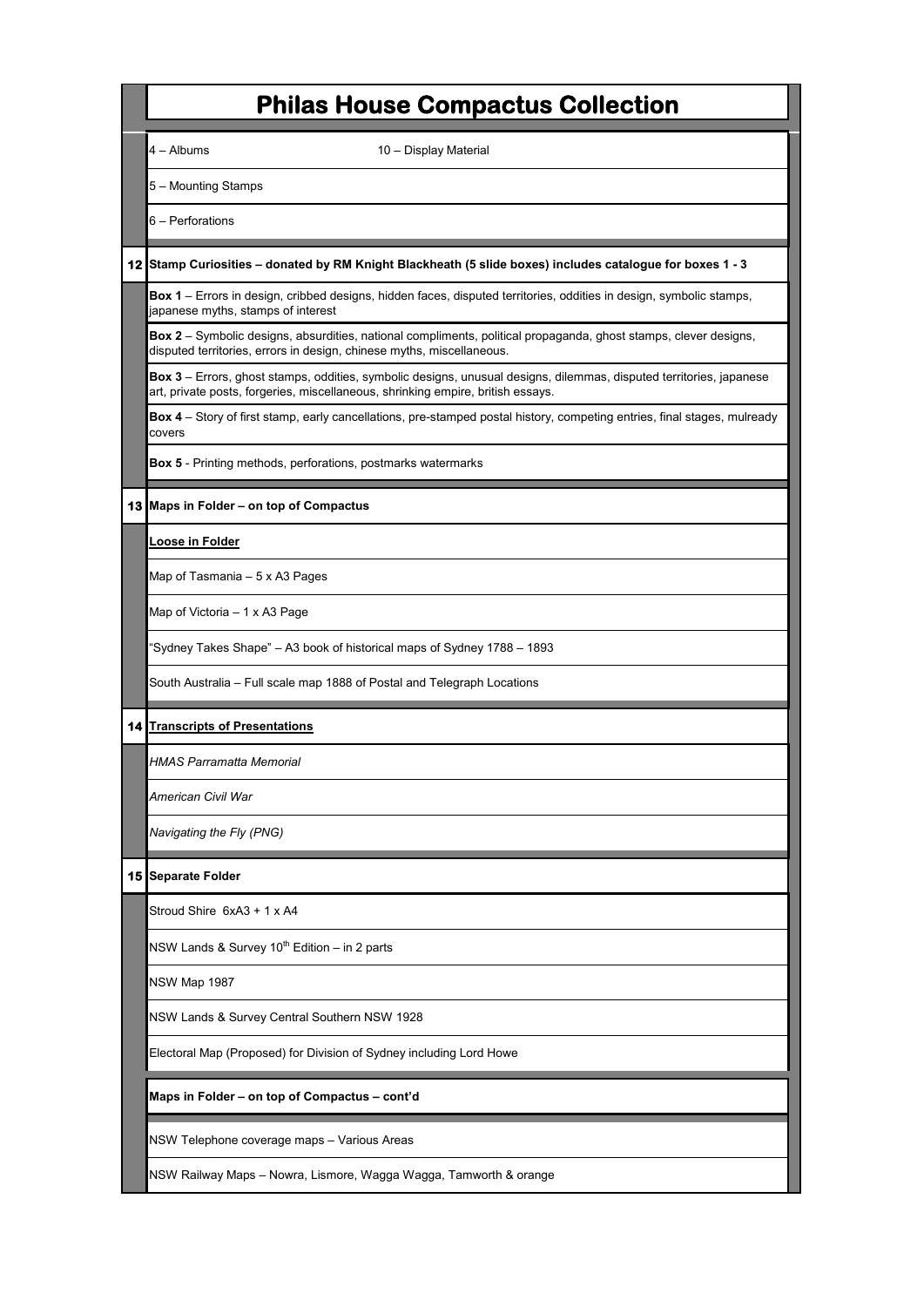Post & Telegraph Maps – Walchia, Armidale, Gold Coast & Northern Rivers

NSW Northern District 10 Map

NSW Electoral Divisions Map 1984

NSW Road & Rest Area Map 1971

Sydney CDB Map 1978/79

Post & Telegraph Map of NSW showing District Distribution 18 x A3 pages

Post & Telegraph Maps of NSW showing Poles & Wires for main trunk routes for various areas 28 x A3 Pages

NSW Post Office Districts – individual diagrams for SE, NE, NW and SW of NSW on 6 large photo pages

NSW Postal Station & Road Links – PO Dept June 1876 on 5 large photo pages

Main mail & Telegraph Lines 19912 for Northern NSW on 2 large pages

# **COMPACTUS 68**

### **1 NSW Postmarks 1982**

Separate Arch Lever files F G, H – L, M – O, P – S, T – WA, WE - Z

**2 Postal Markings 1982 – Philas Research Project <b>Constant Constant Analysis Accords** - collected **and compiled by Ricard Peck**

Separate Arch Lever Files for A – C, D – M and N - Z

#### **3 NSW Postal Markings 2003**

Single Arch Lever file with NSW markings A - Y

### **4 Postmarks of the Naval, Military and RAAF Post Offices**

**(under PMG Dept Control) – by Phil Collas**

- 1. General & Regular Types
- 2. Rubber Stamp Types
- 3. Provisional & Relief Types
- 4. General List of Offices & Postmarks

Appendices

- a. Security Numbers RAAF Post Offices
- b. Other Names and Explanatory Notes
- c. Abbreviation
- d. Franking Machine Impressions

### **5 R Label Research Material**

Single Arch Lever file with photocopies of material - see also H L Bazelmans Collection of R Labels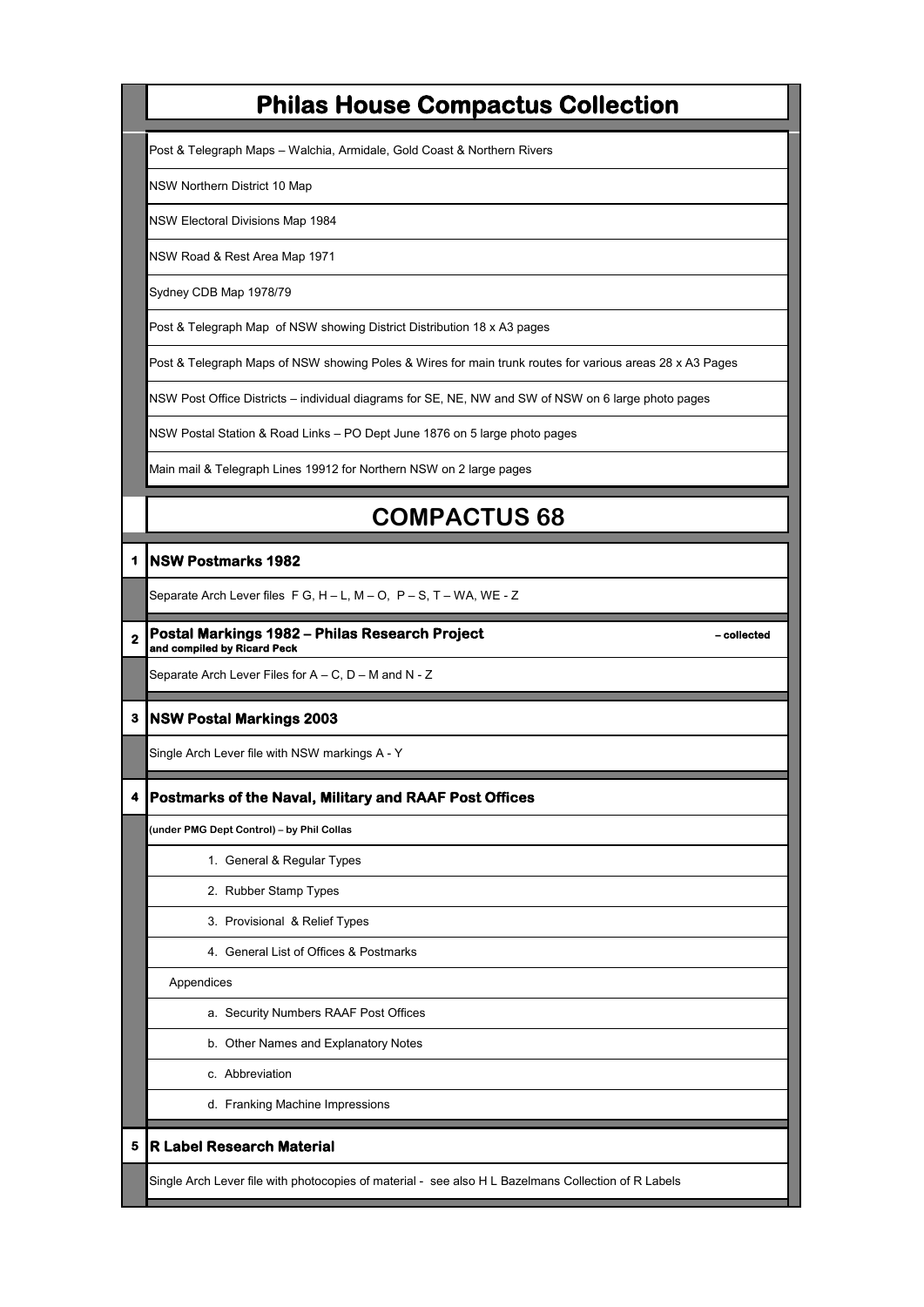|                  | <b>Philas House Compactus Collection</b>                                                                                                                                                                                                                                                                                                                                          |
|------------------|-----------------------------------------------------------------------------------------------------------------------------------------------------------------------------------------------------------------------------------------------------------------------------------------------------------------------------------------------------------------------------------|
| 6                | Dynamic Roots of Postal History by Alan Tippett                                                                                                                                                                                                                                                                                                                                   |
|                  | Copy of manuscript in single arch lever file                                                                                                                                                                                                                                                                                                                                      |
| 7                | <b>Redfern Mail Exchange</b>                                                                                                                                                                                                                                                                                                                                                      |
|                  | Single binder with Photographs and explanation of exchange operations and mail sorting procedures                                                                                                                                                                                                                                                                                 |
| 8                | Postmarks of NSW by A Tobin, published by Richard Peck revised 2002                                                                                                                                                                                                                                                                                                               |
|                  | Copy of manuscript in single arch lever file                                                                                                                                                                                                                                                                                                                                      |
| $\boldsymbol{9}$ | <b>Express Post Envelopes and Bar Code Variations - Richard Peck</b>                                                                                                                                                                                                                                                                                                              |
|                  | Research and examples of materials and stationery in single arch lever file                                                                                                                                                                                                                                                                                                       |
|                  | 10 Richard Peck Folders                                                                                                                                                                                                                                                                                                                                                           |
|                  | 2 Folders containing Research and Reference material on Postal Markings                                                                                                                                                                                                                                                                                                           |
|                  | 11 Philatelic Segmentation Analysis 1983 - 1984                                                                                                                                                                                                                                                                                                                                   |
|                  | Copy of manuscript in single arch lever file                                                                                                                                                                                                                                                                                                                                      |
|                  | 12 Stamp & Futures Conference Papers                                                                                                                                                                                                                                                                                                                                              |
|                  | Original papers in conference folder from Melbourne Conference 21 – 23 March 1999                                                                                                                                                                                                                                                                                                 |
|                  | 13 Post Master General NSW Monthly Circulars                                                                                                                                                                                                                                                                                                                                      |
|                  | Original circulars including 1896 still bound, remainder unbound circulars from 1892 – 1981 Stored in 7 boxes marked<br>68/3 boxes 1 & 2, 68/4 boxes 1 - 5 - some circulars show scorching from fire damage. Plus 2 boxes of photocopies<br>of original circulars prior to fire in storage arealndex to circulars in boxes can be found in a folder on Shelf 5 in<br>Compactus 60 |
|                  | 14 Map of NSW Post Offices stored in Postal Tube                                                                                                                                                                                                                                                                                                                                  |
|                  | 15   Walgett Post Office History - stapled manuscript                                                                                                                                                                                                                                                                                                                             |
|                  |                                                                                                                                                                                                                                                                                                                                                                                   |
|                  | 16 Governors Records 1787 - 1935 - bound guide from State Archives                                                                                                                                                                                                                                                                                                                |
|                  |                                                                                                                                                                                                                                                                                                                                                                                   |
| 17               | <b>Colonial Secretary Correspondence 1821 - 1970</b><br>- bound guide from State<br><b>Archives</b>                                                                                                                                                                                                                                                                               |
| 18               | Colonial Secretary Correspondence 1789 - 1963<br>- bound supplement<br>guide from State Archives                                                                                                                                                                                                                                                                                  |
|                  |                                                                                                                                                                                                                                                                                                                                                                                   |
|                  | 19 Australia Post – Household Mail Service report March 1973 (2)                                                                                                                                                                                                                                                                                                                  |
|                  | <b>NSW Numerical Cancellations</b><br>- manuscript in                                                                                                                                                                                                                                                                                                                             |
| 20               | springback album by AG Brown & HM Campbell                                                                                                                                                                                                                                                                                                                                        |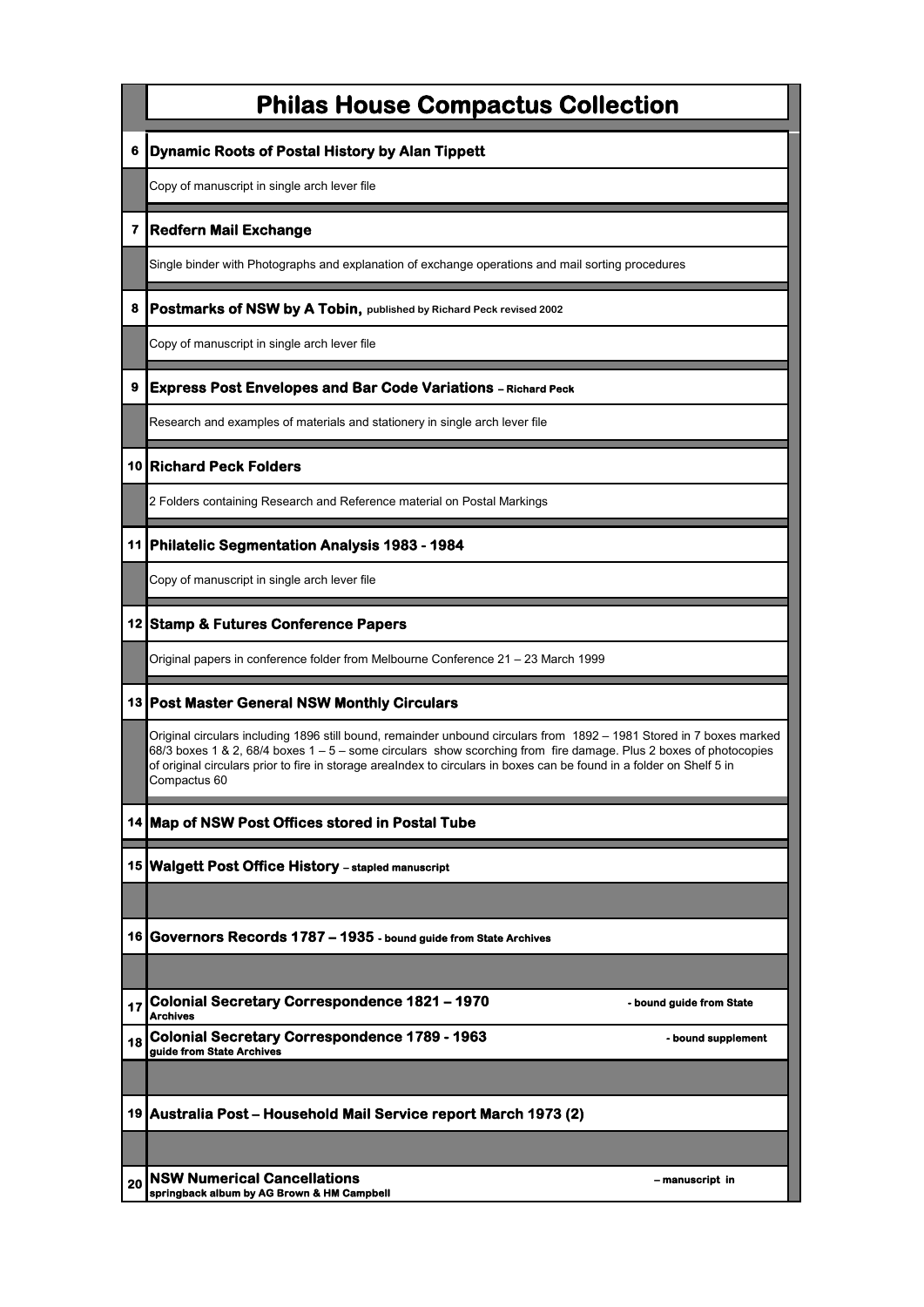21 **Australia Post Delivery Maps and Archival Material <b>Austral Australian 1** stored in an **envelope**

# **COMPATUS 69**

**1 Collection of postmarks and censor markings - unattributed**

Boer War Postmarks

WW I British Field Post Offices (FPO)

WW I British Unit Censor Marks

WW II Middle East FPOs Volume I

WW II Middle East FPOs Volume II

WW II Australian Middle East FPOs Volume III

WW II Australian Unit Censor Marks Volume I

WW II Australian Unit Censor Marks Volume II

WW II Australian Unit Censor Marks Volume III

WW II Australian FPO Directional Marks

WW II Australian HMA Censor Marks

WW II Australian RAN Postmarks & after WW II

WW II Sydney Censor Marks

WW II Australian & Miscellaneous Over seas Censor Marks

WW II Postmarks Prisoner of War Camps Australia, Germany and Japan

WW II USA APO Censor Marks and NZ APOs

USA APO Vietnam

WW II British FPOs

WW II British Unit Censor Marks

WW II and after British Overseas Postmarks

WW II British Overseas Censor Marks Volume I

WW II British Overseas Censor Marks Volume II

WW II British Overseas Censor Marks Volume III

Malaya Australian forces FPO

After WW II Australian FPO postmarks

Australian PO migrant Camps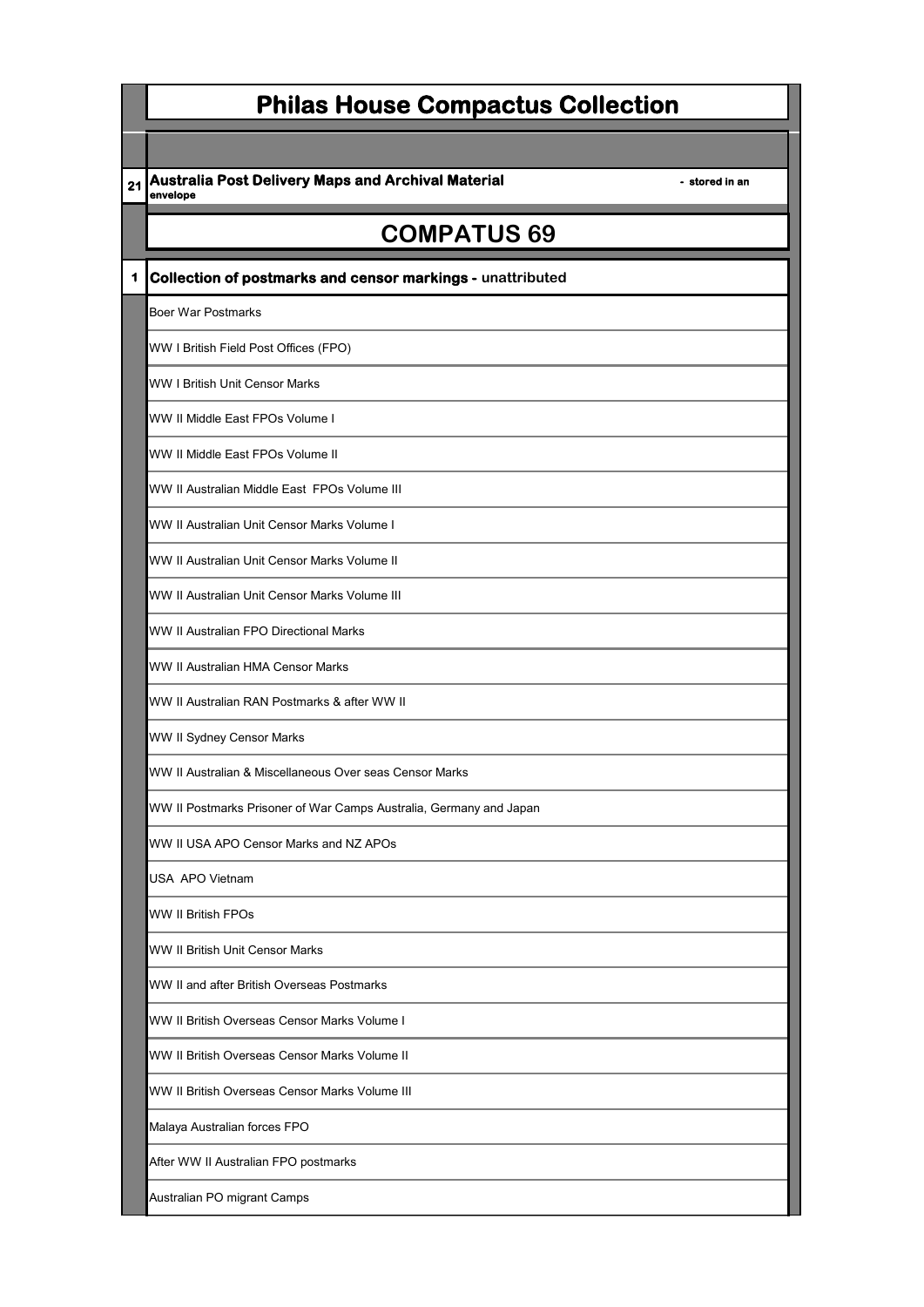|              | <b>Philas House Compactus Collection</b>                                                  |
|--------------|-------------------------------------------------------------------------------------------|
|              | Australian Forces FPO Malaysia & Vietnam                                                  |
| $\mathbf{z}$ | <b>Jack Leek Collection of Tax Postmarks</b>                                              |
|              | NSW Tax Marks Volume I (Springback)                                                       |
|              | NSW Tax Marks Volume II (Springback)                                                      |
|              | South Australia Tax Marks (Springback)                                                    |
|              | Northern Territory Tax Marks (Springback)                                                 |
|              | Victoria Tax Marks (Springback)                                                           |
|              | Queensland Tax Marks (Springback)                                                         |
|              | Aa - Co Tax Marks (Folder)                                                                |
|              | Da - Mu Tax Marks (Folder)                                                                |
|              | Na - Yo Tax Marks (Folder)                                                                |
|              | Relief Tax Marks (Folder)                                                                 |
|              | Priority Paid Tax Marks (Folder)                                                          |
|              | Instructional & Dead Letter Tax Marks (Folder)                                            |
|              | Unattributed - RAAF PO's WW II (Folder)                                                   |
|              | Unattributed - RAAF Concession Marks, Censor Marks and Unit PO's since 1947 (Folder)      |
| 3            | Postmarks of Australian Forces all fronts 1938 - 1953 compiled by S Stobbs                |
|              | AIF Field PO's 1 - 24 WWII                                                                |
|              | AIF Field PO's 20 – 39 WWII                                                               |
|              | AIF Field PO's 40 – 79 WWII                                                               |
|              | AIF Field PO's 80 –119 WWII                                                               |
|              | AIF Base PO's  Australia & New Guinea                                                     |
| 4            | <b>Unattributed Australian Postmarks 2023</b>                                             |
|              | Instructional, Dead Letter, Returned Folder, Paquebot, Instructional Repairs (Folder)     |
|              | Damaged, Not Sealed (Folder)                                                              |
| 5            |                                                                                           |
|              | <b>Unattributed Australian Military PO's 2199</b>                                         |
|              | Australian Military PO's - Victoria, South Australia, Tasmania, Papua New Guinea (Folder) |
|              | Australian Military PO's - NSW (Folder)                                                   |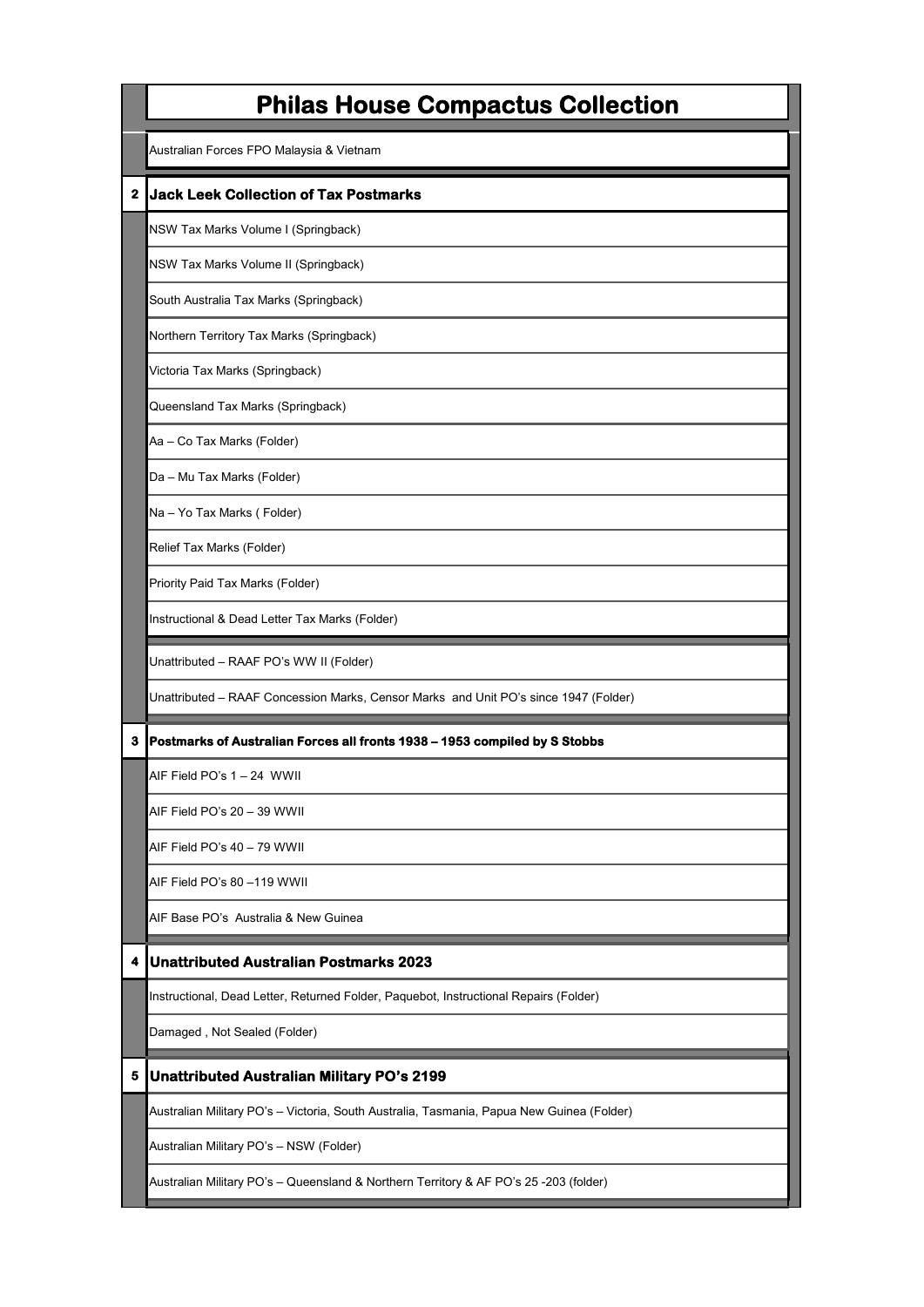#### **6 Unattributed Postmarks**

Postmarks GO Sydney (Springback)

Postmarks Paquebots & Censor Marks (Springback)

Postmarks, Slogan & Errors (Springback)

Postmarks & Slogan (Springback)

Postmarks Australian Roller Types (Springback)

#### **7 Unattributed UPS Postmarks**

UPS Postmarks 300+ series (Binder)

UPS Postmarks Letter Series (Binder)

#### **8 Unattributed Postmarks**

Postmarks Miscellaneous, Queensland, Western Australia, Tasmania, NSW & Commemoratives 1905 – 1981 (Binder)

### **9 Photographic History**

Photographic History of Circular Quay in 2 Volumes (Springback)

#### **10 Photographic History**

Photographic History of Sydney and area (Box & Envelope)

#### **11 Guide to Vickery Stamps Collection – currently held in the Power Museum**

#### **12 Australia Post Microfiche albums of Australian Stamps**

1. Uniform Series – George V, George VI, Elizabeth II; Portraits Elizabeth II , Pictorials, Definitives & Covers & souvenir Issues

2. Commemorative Airmails and Special Issues, Postage Due, Unissued Stamps, Suggested Designs, Stamps – Miscellaneous and unauthorised

3. Air Letter and Lettergrams, Postcards, Registered envelopes, Envelopes, Wrappers, Stamp Booklets, Postal Markings, Air Flight, Cocos & Keeling

#### **13 ASPC slide presentation of Australian Stamps**

1. Photos by G Billings, Compiled and script by D Collyer & E Stronach

**Book 1** - Kangaroos, KG V , KG VI and Commemoratives ( 220 slide spaces – 41 stamp slides missing no stamps)

**Book 2** - Kangaroos, KG V , KG VI and Commemoratives ( 220 slide spaces – 37 stamp slides missing no stamps)

2. Photos by G Billings, Compiled and script by D Collyer & E Stronach

**Book 1** - QE II Definitives & Commemoratives 1953 – 1965, (140 slide spaces – 23 stamp slides missing no stamps)

**Book 2** - QE II Definitives & Commemoratives 1953 – 1965, (140 slide spaces – 21 stamp slides missing no stamps)

3. Photos by G Billings, Compiled and script by D Collyer & E Stronach

QE II Definitives, Specials & Commemoratives 1965 – 1980 (154 slides – 14 stamp slides missing no stamps)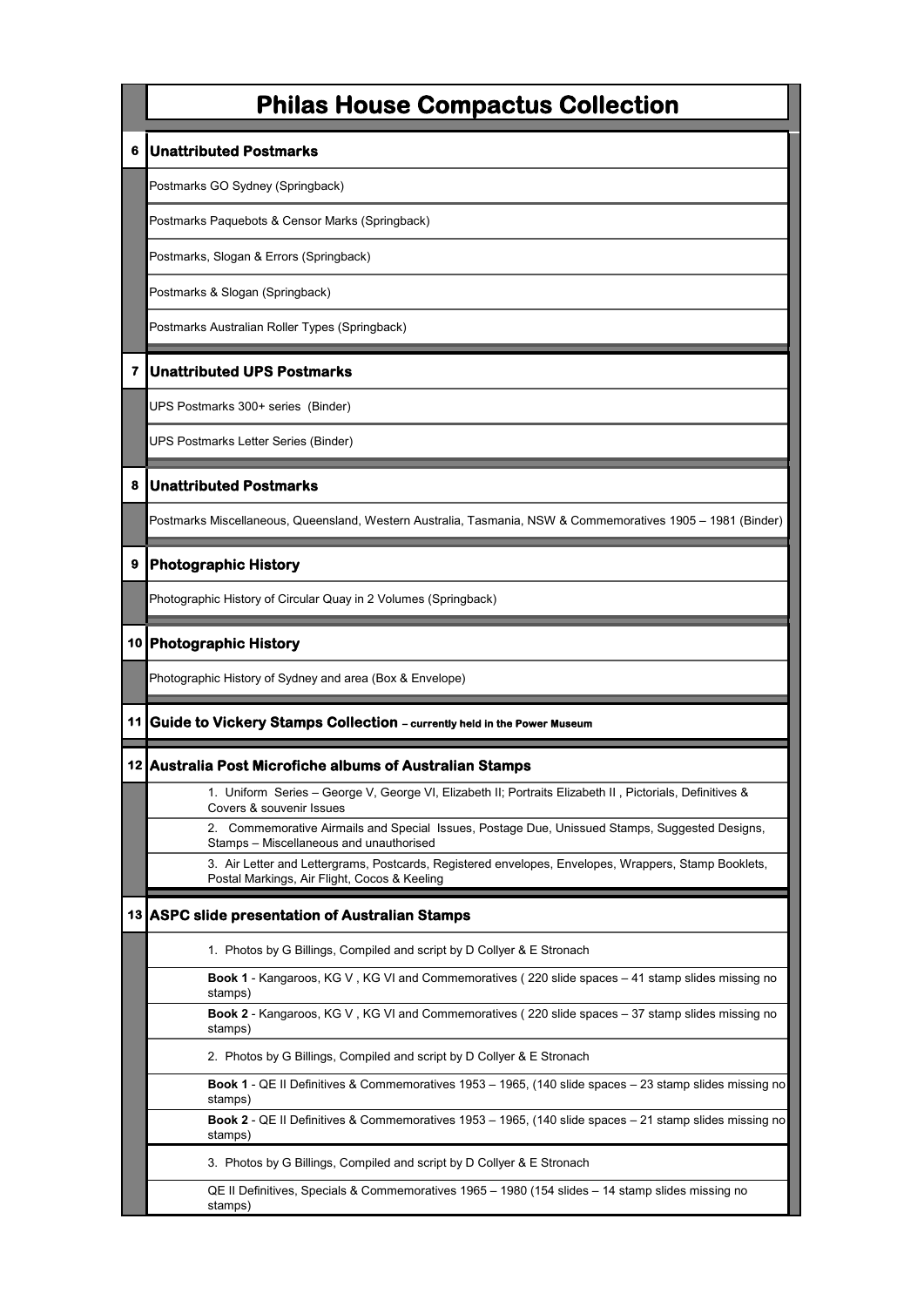| <b>Philas House Compactus Collection</b>                                                                                                                     |
|--------------------------------------------------------------------------------------------------------------------------------------------------------------|
| 14 Slide Presentation Stamps and Postal History of South Australia                                                                                           |
| Presentation of stamps of South Australia from 1855 to 1913 and Postal History of South Australia 1837 to 1919 – 71<br>slides and commentary on presentation |
| 14 Cricket Stamps                                                                                                                                            |
| Worldwide Issues of Cricket stamps from 1962 to 1990 together with Cinderellas and associated<br>stamps.http://cricketstamp.net/stamps1.htm                  |
| 16 Postmarks of Navy, Army, RAAF FPO's 1939 - 1947<br>Spare sheet in divider covers                                                                          |
| FPO's 120-139, 140-159, 160-179, 180-199, 200-219, 220-280, 500+ - in separate folders                                                                       |
| 17 NSW Postmarks 1982                                                                                                                                        |
| Separate Arch Lever files A – B, C – D, E,                                                                                                                   |
| 18 John Webster Collection of Post Office Photographs                                                                                                        |
| Box 1                                                                                                                                                        |
| NSW                                                                                                                                                          |
| 1. Aberdare - Bowraville                                                                                                                                     |
| 2. Bray Park - Dundarabbin                                                                                                                                   |
| 3. Dungog - Gwadalan                                                                                                                                         |
| 4. Half Way Creek - Lyndhurst                                                                                                                                |
| 5. Macksville - Putty                                                                                                                                        |
|                                                                                                                                                              |
| 6. Buaama - Tyringham                                                                                                                                        |
| 7. Uki - Wentworth Hotel (Ampex 1970)                                                                                                                        |
| Victoria<br>8. Various Old Photographs, Old Steam Engines, Clubs & Hotels                                                                                    |
| POS                                                                                                                                                          |
| 9. Various States                                                                                                                                            |
| 10. Various States                                                                                                                                           |
| 11. Various States                                                                                                                                           |
| АСТ                                                                                                                                                          |
| 12. Post Offices                                                                                                                                             |
| Victoria                                                                                                                                                     |
| 13. Post Offices                                                                                                                                             |
| Box 2                                                                                                                                                        |
| South Australia                                                                                                                                              |
| 1. GPO Adelaide - Fulham                                                                                                                                     |
| 2. Gawler - Myponga                                                                                                                                          |
| 3. Nangwarry - Rundle Street                                                                                                                                 |
| 4. Saddleworth - Yunta                                                                                                                                       |
| Western Australia                                                                                                                                            |
| 5. Aberdeen Street - Donsborough                                                                                                                             |
| 6. East Bunburry - Lower King                                                                                                                                |
| 7. Maddington - Rossmoyne                                                                                                                                    |
| 8. Safety Bay - Young's Siding                                                                                                                               |
|                                                                                                                                                              |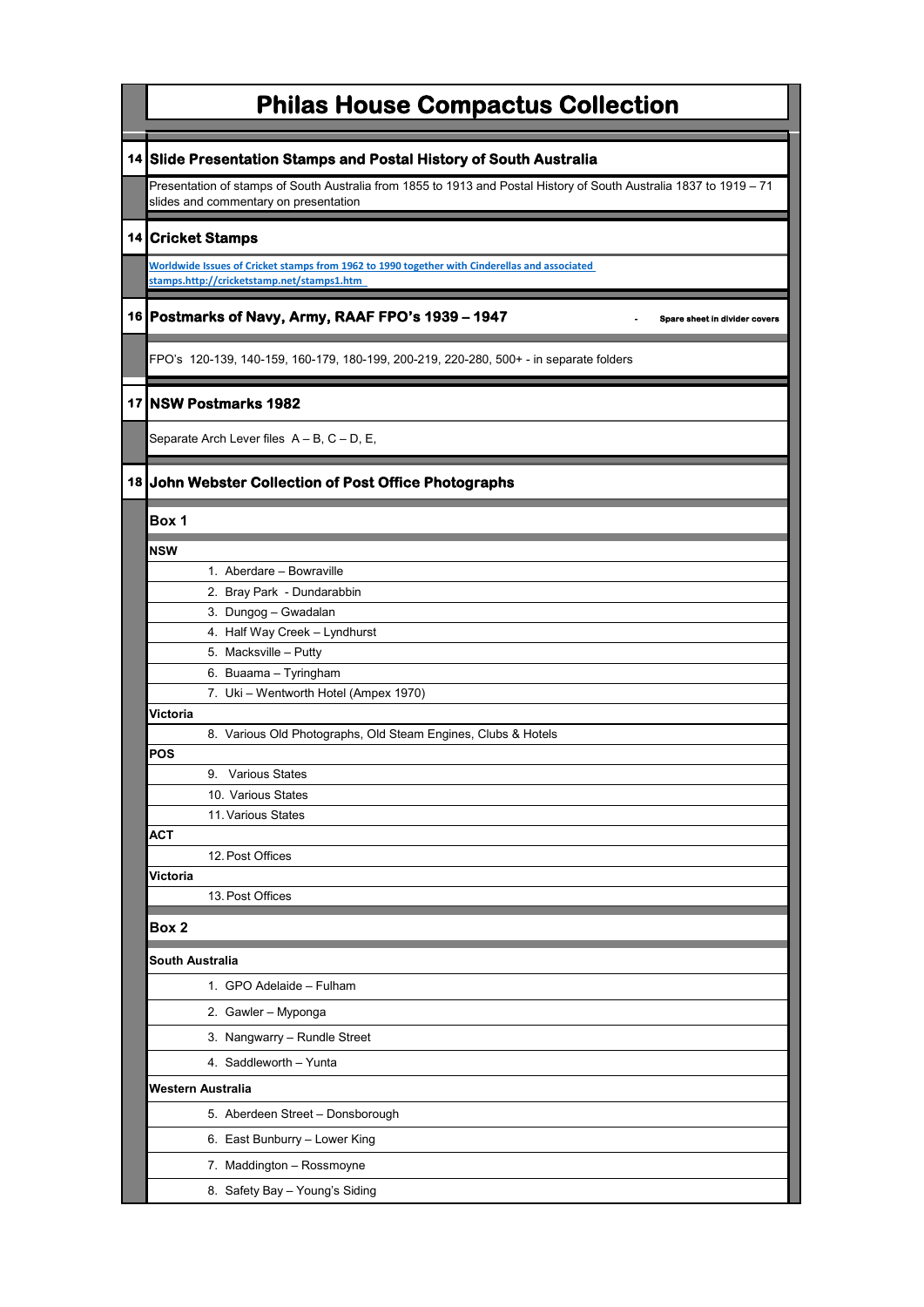#### **Queensland**

9. Allura – Yelarbon

10. Ferndale – Proserpine

11.Acacia Rydge – Eumundi

12. Raglan – Yorkey's Knob

# **COMPACTUS 70**

### **1 Official History of Australia in the War 1914 - 1918**

12 Bound Volumes – written By CEW Beau, HS Gullett, FM Cutlack, AW Jose, SS McKenzie, E Scott. Published by Angus & Robertson

### **2 Aerophilately – EA & VI Crome**

Bound and photocopied material boxed in 27 volumes – A,B,BA,BB,BC,C,D,E,F,G,H,I,J,K,L,O,P,Q,R,S,T,U,V,W,X,Y,Z

### **3 McNeill Collection – World Music & Theatre in Miniature**

*Museum of Applied Arts & Science Sydney acquired this collection in 1983. It is an extensive collection of music and related areas on stamps, well supported by covers and other philatelic material*

Bound and photocopied material boxed in 32 Volumes

1) a) Composers – 1A1 vols1 & 2, 1A2 vols1 & 2, 1A3 vols1 & 2

b) Theatre & Acting 1B1 vols1 & 2

2) a) Costumes (folk) 2A vols1 & 2

b) Opera, Opera Singers & Operetta 2B vols1 & 2

3) a) Music & Festivals 3A vols1 & 2

b) Australia & America 3B vols1 & 2

c) Conductors 3C vols1&2

- d) Writers & Poets 3D vols1& 2
- e) Ballet & Folk Dancing 3E vols1&2

f) Musical Instruments 3F vols1&2

g) TV, films & radio 3G vols1&2

h) Christmas Carols 3H vols1 & 2

i) Walt Disney 3I vols1&2

O Catalogue and cross reference of collection material O vols 1 & 2

### **4 Tom Swan Collection of R Labels**

Photocopied Collection of R labels with additional material from N Hopson in ring bound folders A-B, C-G, H-M, N-R & S-Z

### **5 H L Bazelmans Collection of R Labels**

Collection varieties, prices and samples of labels in ring binder covering material contained in 10 display folders –

1) Papua, Papua New Guinea, Australian Antarctic Territory, Nauru, New Hebrides & Norfolk Island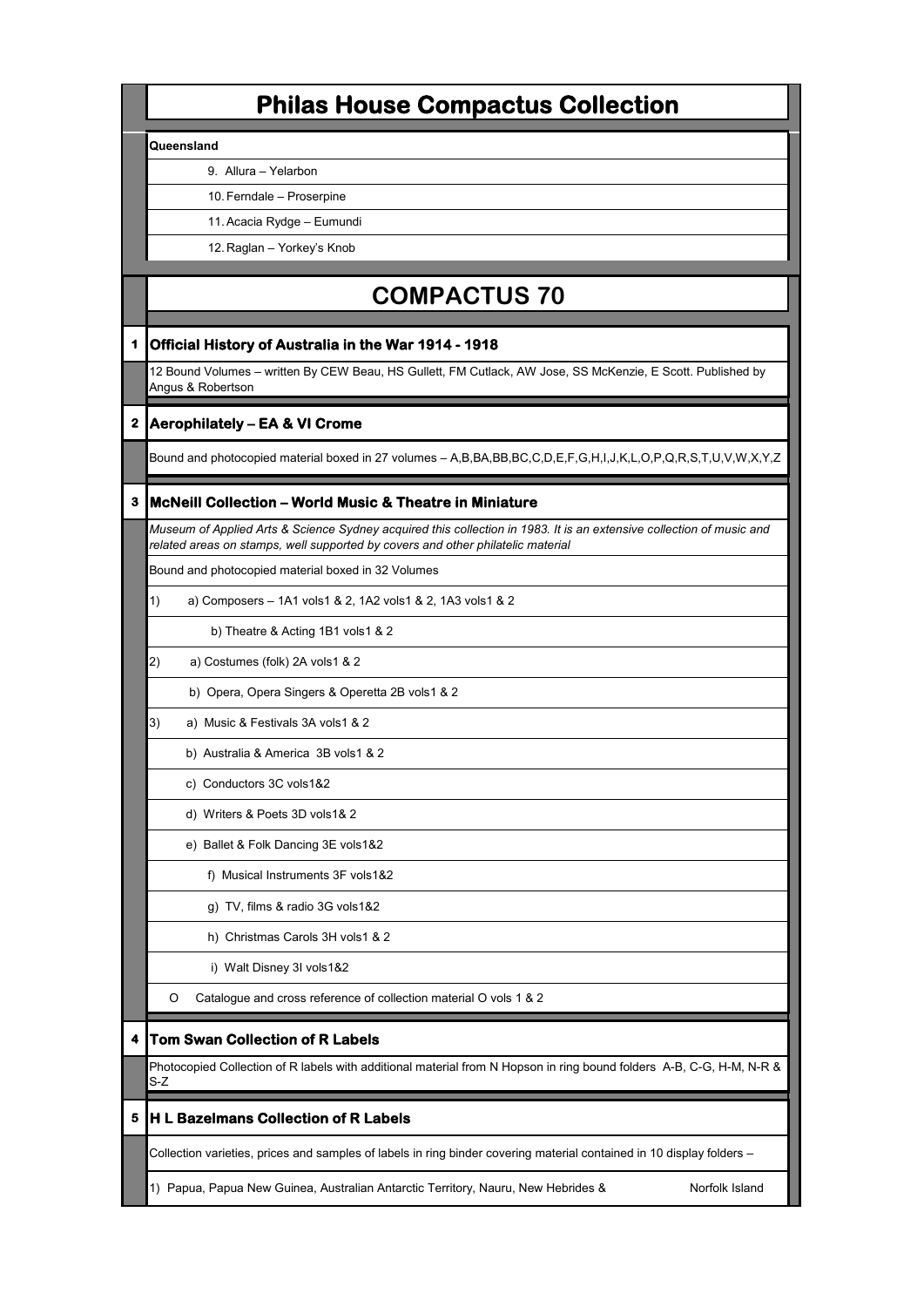2) Tasmania

3) Military – RAAF, Army, Navy

4) Federal Capital Territory, Australian Capital Territory, Northern Territory, Australia House, Australian Railways

5) Queensland

6) South Australia

7) Western Australia

8) Victoria

9) New South Wales

10) Commonwealth of Australia

**The Bazelman collection came up for Auction in 1998 and Richard Peck organised the photocopying of the collection prior to its disbursal** 

### **6 Bruce Collection**

Photocopies only of Collection housed in Exhibition Cupboard 25 in 15 ring binders – includes

Albury, Armidale, Bathurst, Canberra, Gunnedah, Kempsey, Lismore, Newcastle, West Maitland, NSW Postmarks, Post Office Routine, Post Mark Machines, Sydney Postal District 1, District 2 & 3, District 4

### **7 Alec Gavin Postal History of Australian Forces in WW II**

Collection of photocopied material in two arch lever files from the collection of Alec Gavin – volume 1 items 1 – 300 , volume 2 items 301 - 687

### **8 Postmarks Various**

Unidentified collection of photocopied material covering postmarks from 1939 – 1980 from NSW, Qld, Tasmania & WA together with a collection of commemorative postmarks and reference material

### **9 Alan Bunn Collection**

Photocopied collection in single ring binder of referenced Postmarks and Censor Marking from WW I. This single binder represents a third of his collection

### **10 Post Office Guide 1946**

### **11 Post Office Guide 1948**

### **Original Artwork On Top of Compactus 70**

Santa on a Train

Santa on a Rocket

Cockatoo on a branch (a) AMC 241

Cockatoo on a branch (b) AMC 242

2 Cockatoos on a branch NSW 017

Koal for Frama AMC 332

High Court of Australia ASPC 47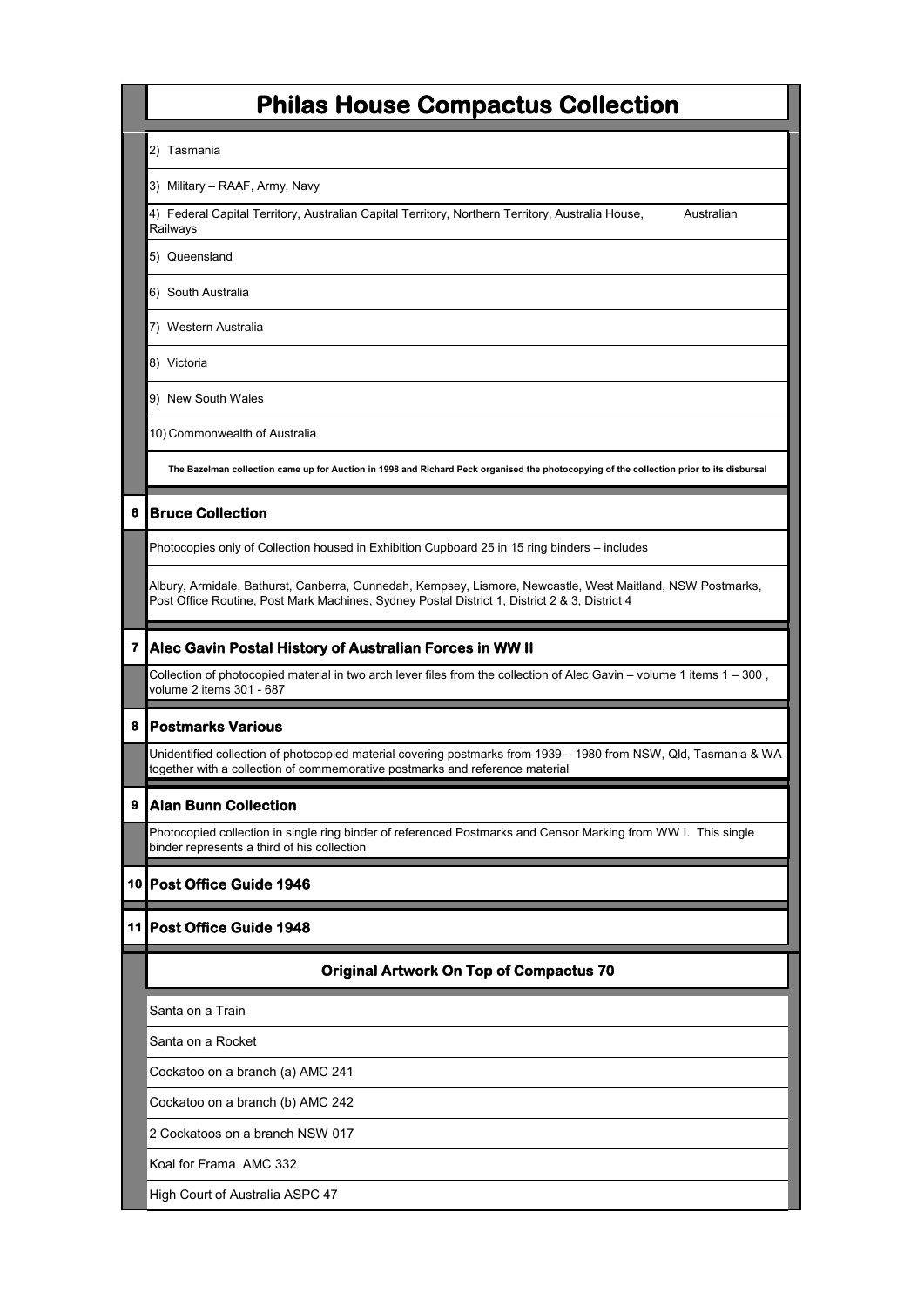| Haley Comet & Overlay AMC 285           |
|-----------------------------------------|
| Xmas - 2 Kings AMC 323                  |
| Xmas - 2 Angels AMC 324                 |
| Proclamation Tree AMC 278               |
| St Vincent de Paul - transparencies     |
| A Special Message from Santa            |
| Santa Letter                            |
| Santa on Sirius                         |
| Santa Letter on Stamp Collecting        |
| QE II photo & Transparencies            |
| Frilled Necked Lizard for Frama AMC 331 |
| Transport - Platypus Frama AMC 313      |
| Transport - Kangaroo Frama AMC 264      |
| Transport - Echidna Frama AMC 326       |
| Kids in a Row - for Minisheet NSW 019   |
| Dorothy McKellar NSW 015                |
| Hollandia Map NSW018                    |
| Victoria Barracks - 1985 NSW 016        |
| Ring Tail Possum Frama AMC 328          |
| Santa Landing                           |
| Angels with Chain NSW 025               |
| Horden Pavilion SC006                   |
| Clipper AMC 277                         |
| Billabong with Animals NSW 022          |
| Native Flora NSW 023                    |
| Santa on the Moon                       |
| 1986 - Santa Stamp Collecting           |
| 1985 Santa Latter                       |
| Santa Steering Boat draft               |
| 1986 Santa Steering Boat Coloured       |
| 1985 Santa on a Kangaroo                |
| Slides - National Park - SA             |
| Slides - National Park - QLD            |
| Slides - National Park - NT             |
| Slides - National Park - VIC            |